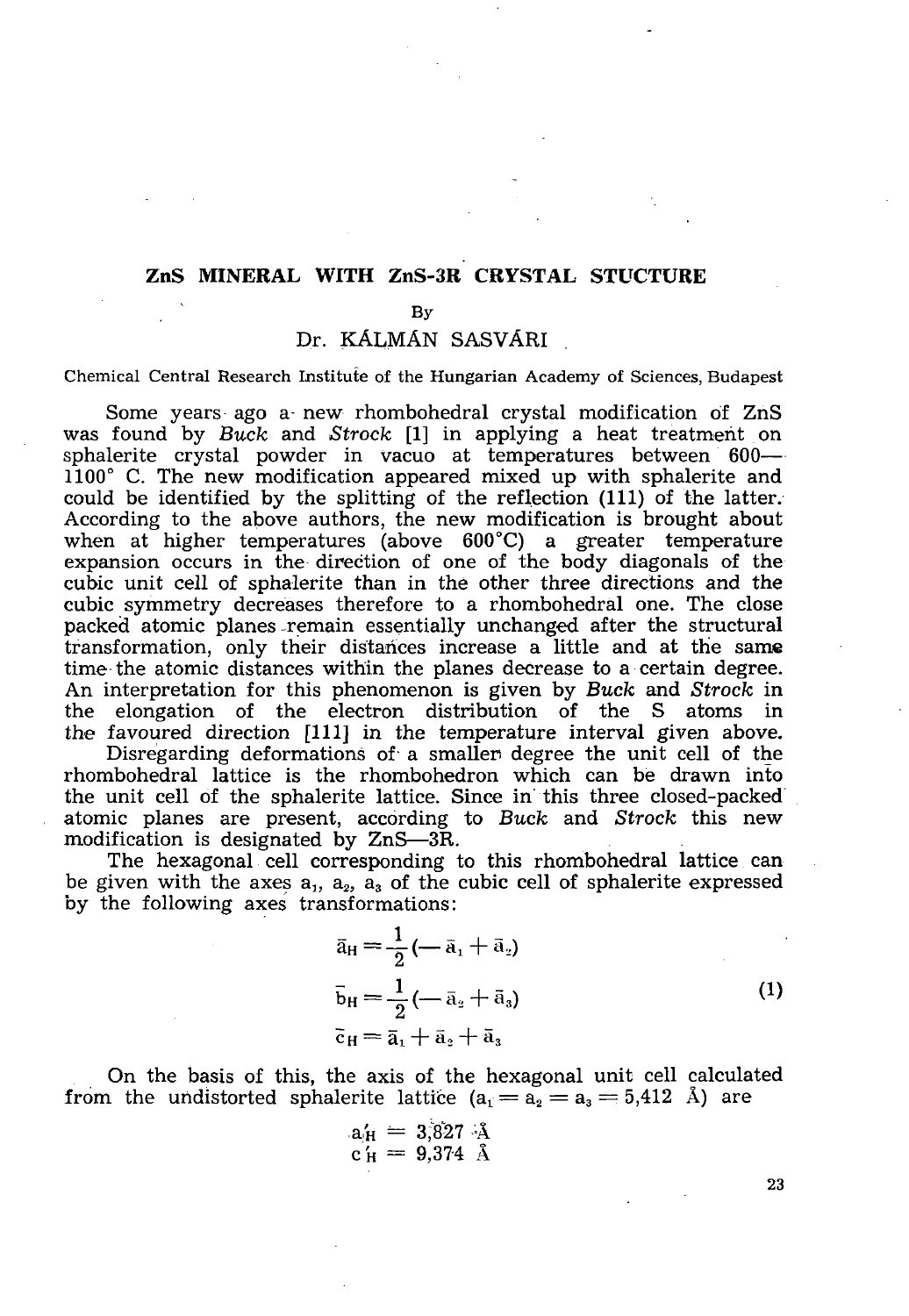On the other hand, the authors have obtained

$$
\begin{array}{c}\n\mathsf{a}_{\mathrm{H}} = 3.82 \quad \text{\AA} \\
\mathsf{c}_{\mathrm{H}} = 9.42 \quad \text{\AA}\n\end{array}
$$

by a rotation x-ray diffraction photograph of a single crystal grown between 800 and  $850^{\circ}$  C.

According to *Buck* and *Strock,* the ZnS—3R crystal modification occurs above 600° C and remains in this structure up to 1020° C. In the meantime the structure shows a monotonous expansion with temperature in the direction of the axis c and a contraction along the axes *a* which lead to a monotonous variation of the axial ratio. This variation is the most rapid between 900 and 1000° C. After cooling, this structure remains in a metastable form even at room temperature and, by a mechanical effect, it is reversed to sphalerite in the same way as wurtzite (ZnS—2H). It is inverted to sphalerite also when cooling occurs very slowly. According to *Buck* and *Strock* the quicker the cooling the greater is the amount of the remaining metastable ZnS—3R and the axes lengths show the best approximations to those which have been convenient at the temperature before cooling. In their samples, sphalerite has been always present on account of the incomplete transformation or reversion, respectively, during cooling. At temperatures above 1020° C ZnS—3R is inverted into wurtzite (ZnS—2H). In the latter case, because of incomplete transformations in the samples, all three ZnS crystal modifications were obtained. The reflexions (003) and (101) of ZnS—3R as well as the reflexion (002) of ZnS—2H appeared superimposed on, the reflexion (111) of sphalerite on the x-ray photograph of this material and corresponding to this four peaks emerged from the interference.

*Koch* [2] found yellowish-brown coloured ZnS—crystals embeded in the quartz and calcite of *Gyongyosoroszi* (Hungary). A considerable part of these are crystal agglomerates grown to hexagonal pyramidal formations (the crystal needles show an inclination about  $5-6^{\circ}$  to each other), in smaller amounts, however, they form needle-shaped hexagonal prismatic single crystals. According to *Koch* the major part of ZnS is anisotropic. The single crystal needles themselves are isotropic in some sections in the direction of the needle axis, and on the other places anisotropic. The latter sections have to be cosidered as being crystal modifications different from sphalerite.

Crystal needles about 0,1 mm thick and 1 mm long obtained from *Prof. Koch* have been investigated. The needles showed between crossed nicols a double refraction on their whole length. With two needles the brightening was uniform and of medium intensity along the whole length during rotation. The third needle, however, shows also a section at which, with a sudden transition, a brightening of multiple intensity could be observed.

From oscillation x-ray photographs obtained for the crystal needles and the pyramidal crystal agglomerates we found that, in every case, the crystallographical identity was  $9.4\,$  Å in the direction of the axis of the needles, while perpendicularly to this in the direction through the opposite edges it was  $3.\dot{8}$  Å. This corresponds to the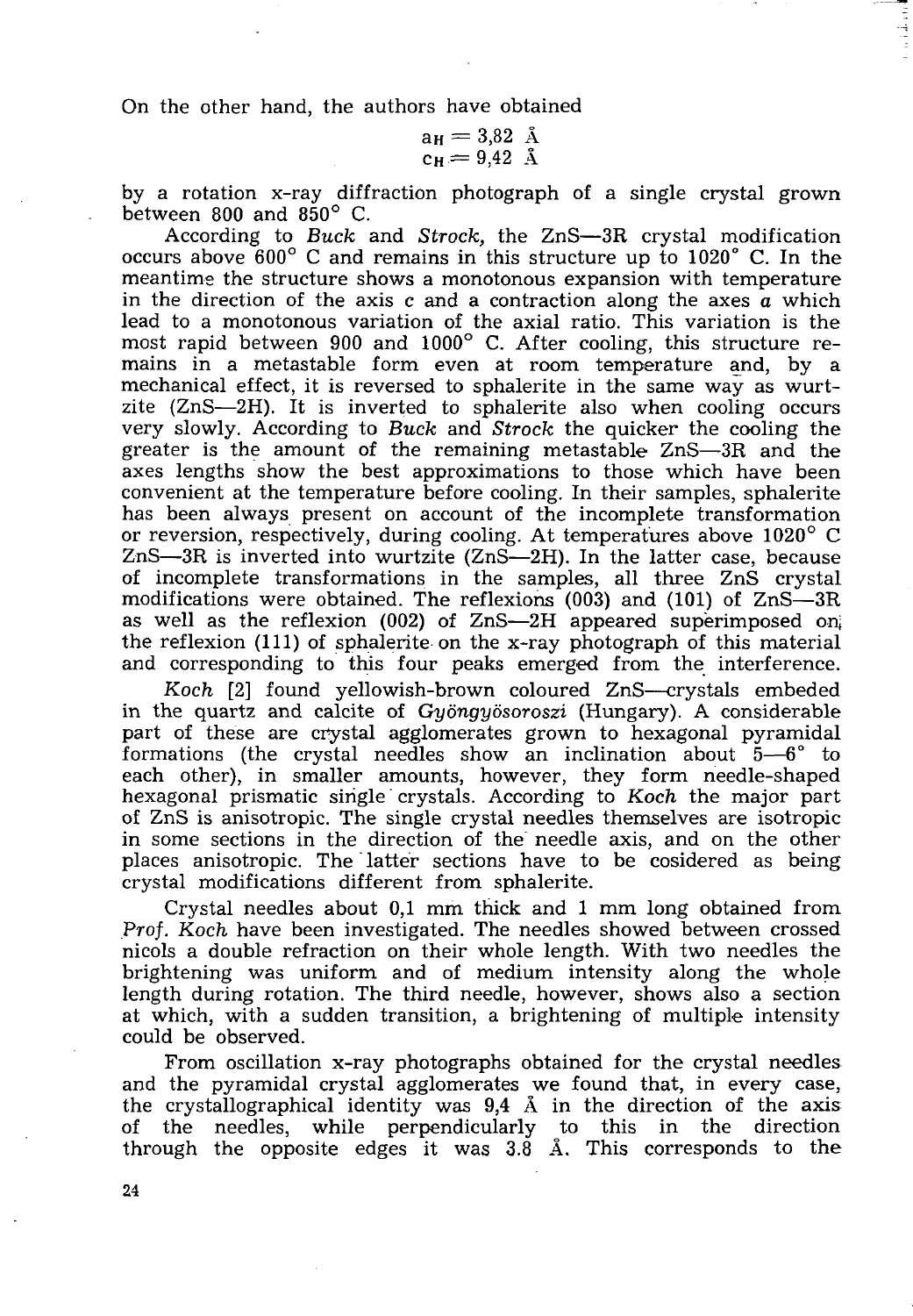

Fig. 1. Oscillation X-ray photograph of ZnS-3R, axis of oscillation  $c_H$ .

 $25$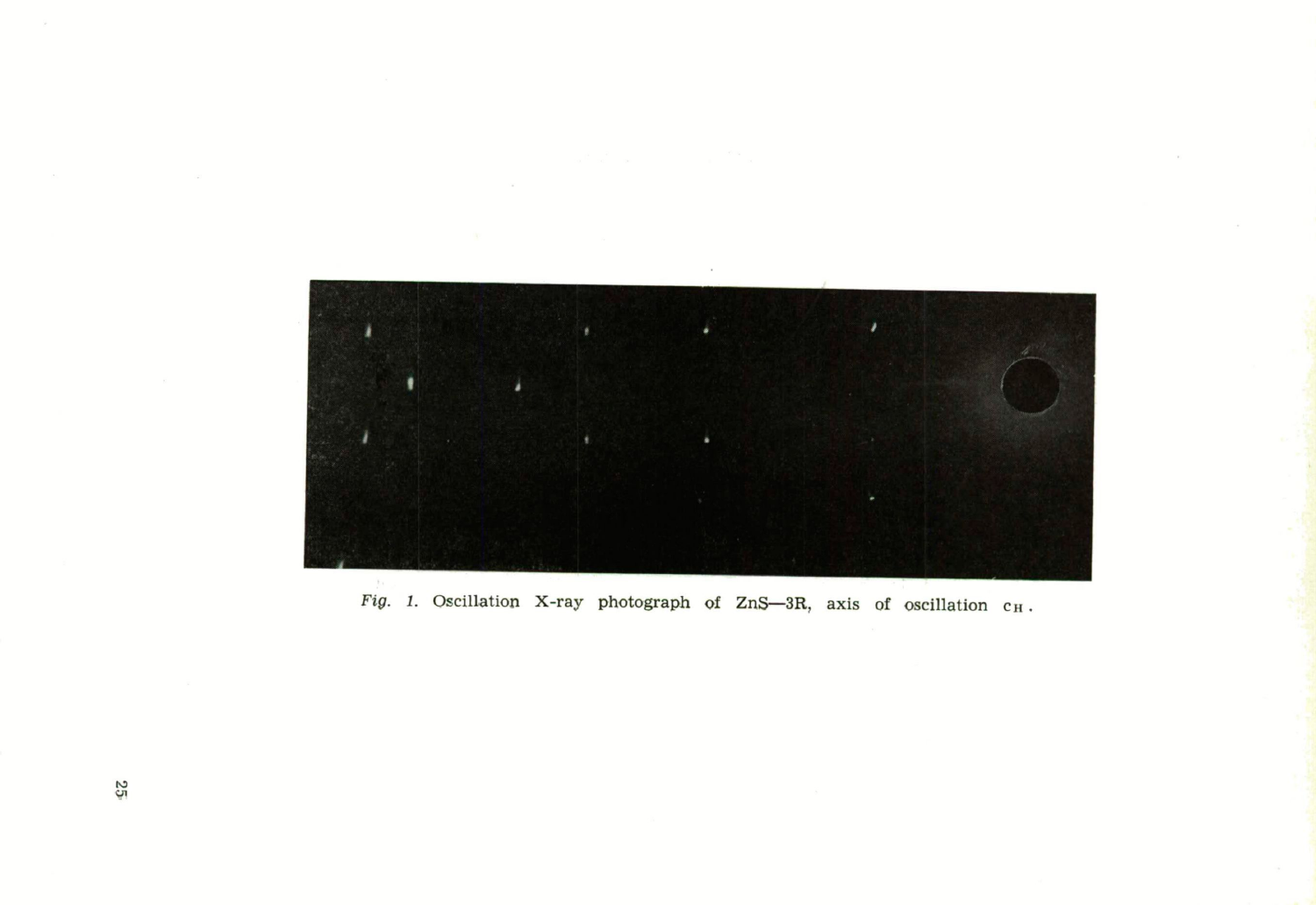hexagonal cell which could be placed into the sphalerite lattice and has to say that, in their natural occurrence any crystal needles showing anisotropy belong to the ZnS—3R modification, which has been artificially prepared by *Buck* and *Strock.* This was. the first case in which it has been possible to indentify the ZnS—3R crystal modification in natural occurrence.

After having indexed the x-ray reflexions appearing on the oscillation x-ray diffraction photographs on the basis of the hexagonal cell, these indexes were transformed according to equation (1) into the cubic cell. In this way it could be shown, that there exist many of reflexions which on the basis of the hexagonal indexes do not correspond to rational planes of the cubic cell. Since the hexagonal cell is not a rational one, we cannot expect that all its rational planes should -also be rational ones of the cubic cell, but all apparent reflexions .must belong to a rational plane of the cubic cell. The previous .anomaly is suspended as soon as the sign of the hexagonal index  $l$ will be changed for all reflexions of which the transformation •do not lead to rational cubic indexes since then also for these hexagonal indexes the transformation gives rational cubic indexes. The crystal needles are therefore twinned crystals with oppositely directed c axis.

Considering the external appearance of the x-ray reflexions they are found to show an elongated diffuse ground perpendicularly to the equator and beside this, parallel *to* the equator and sometimes perpendicularly to it they desintegrate into multiple reflexions which can be particularly well observed in the direction of greater angles. (Fig. 1.) This phenomenon is much better evident on the original film than on the reproduction.

As it was already stated, the crystals show on some spots a medium, on others a strong double refraction with a sudden transition. An interpretation for this may be the presence of pure anisotropic modification .at places where the strong double refraction occurs, while at the spots •of medium brightenings isotropic and anisotropic portions are alternating. This, however, takes place in form of so small volume elements that only uniform brightenings with less intensity are observable. This follows :from the observations of *Koch* [2] too, who was able to detect, betwen •crossed nicols, very strong brightened as well as entirely dark crystal sections with sudden transitions on considerably smaller crystal needles as mentioned above.

In the latter case the conditions of originating or structural transformation, resp., have been such that the crystal was entirely transformed in some spots in one or another direction, in the other section it remained in its previous modification. This kind of transformation was realized for every varying volume element of our somewhat greater •crystals investigated by X-rays. ZnS—3R and sphalerite modifications •could be found alternately in the crystal and show identical orientation with regard to closely packed planes building up the lattice, since no •change in the direction of this close packed planes takes place during transformation. On account of the dilatation in the direction of the axis •c of ZnS—3R and the contraction perpendicularly to it, stresses occur